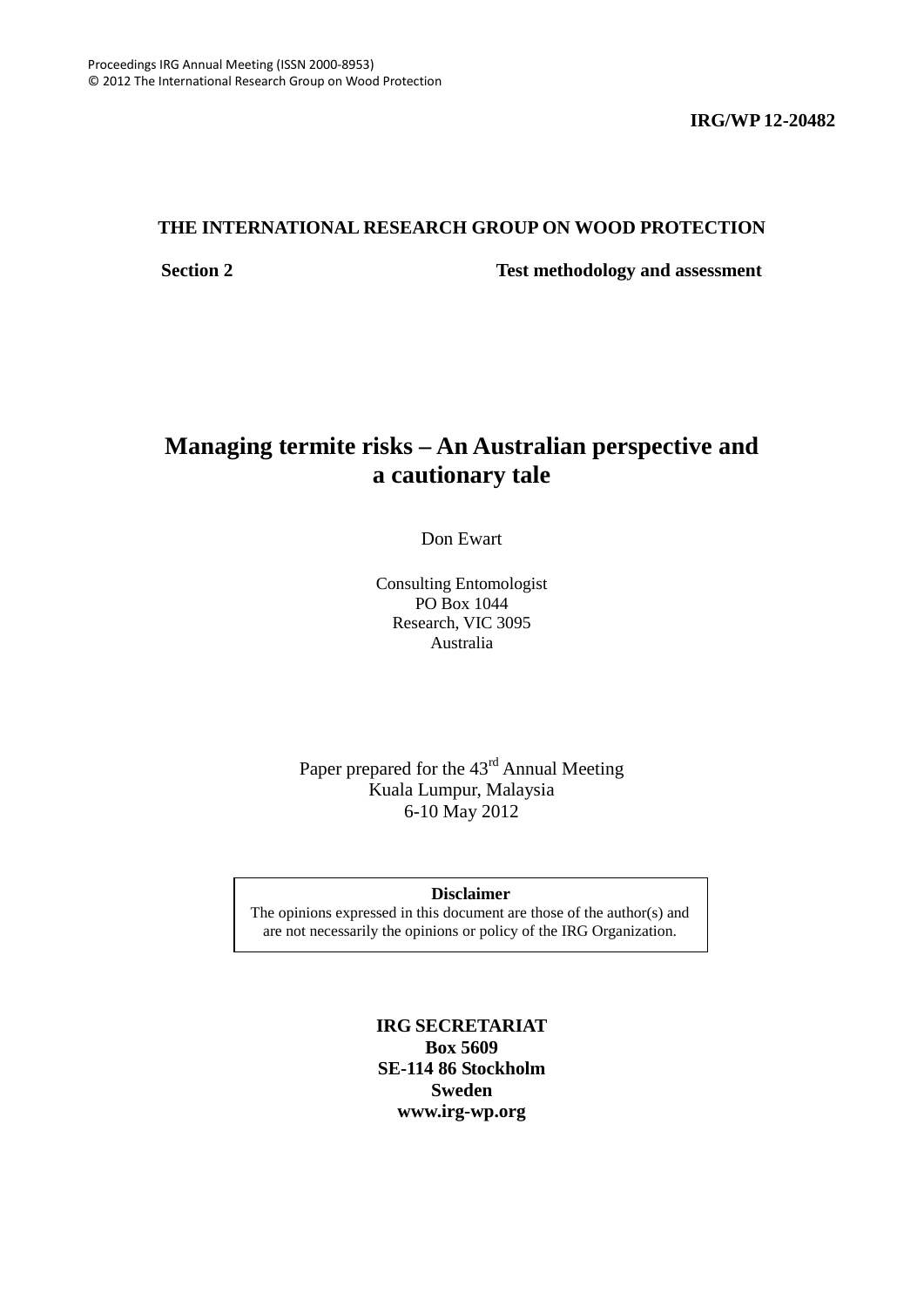# **Managing termite risks – An Australian perspective and a cautionary tale**

#### Don Ewart

### 1 PO Box 1044, Research, VIC 3095, Australia

drdons.net

# **ABSTRACT**

The management of the risks of termite attack on new buildings in Australia falls to a range of agencies and is mostly achieved through controlling the process by which structures are certified as complying with the Building Code of Australia. Australian Standard AS3660 parts 1, 2 & 3 have historically been the core of this function but now the Building Codes Board's own certification scheme, Codemark<sup>™</sup>, is making inroads. Subterranean termites are a threat to structures across the whole of mainland Australia but the risk is lower towards the south and is zero in Tasmania. Management of the termite risk for new buildings is required wherever there is deemed to be a threat. In parts of Victoria, some areas are deemed not to be at risk even though these endemic pests are active. Australian Standard AS3660 parts 1, 2 & 3 is currently being updated and the revisions are expected to be published in early 2013. The peak structural timber pest manager group, the Australian Environmental Pest Managers' Association, has begun a series of industry Codes of Practice which set out industry practice an so exceed Australian Standards which necessarily set minimum criteria. This paper discusses the regulatory system in Australia and current industry trends.

**Keywords:** termite, barrier, risk management, standard, code, Australia

# **1. INTRODUCTION**

Termite attack, if it is located during regular annual inspections, rarely threatens the structure of a building, but often leaves the occupants feeling violated and insecure and the costs and disruption of repairs usually makes termite attack a significantly stressful event.

There is often a difference between theory and practice. Managing termite risk in buildings requires consideration and action before, during and after construction. The main actions taken are (1) the removal of trees and stumps from the building footprint that might house termite colonies, and (2) the installation of barrier systems that work to prevent termites gaining concealed access from the ground. Deficiencies in planning and construction can both increase the ongoing termite risk and also increase future costs. It is sometimes difficult to ensure quality in construction and adherence to specifications. In Australia, the small builder has given way to large companies, so where a builder might have previously built a handful of houses for individual clients each year, large building companies now build hundreds or thousands of homes to standard designs, many of which are speculative constructions, built without a specific client. Sub-contractors to the large building companies are under considerable pressure to reduce costs which greatly affects both the type and quality of termite barriers installed. Thus the level of protection afforded to building timbers becomes less than what is otherwise economically possible.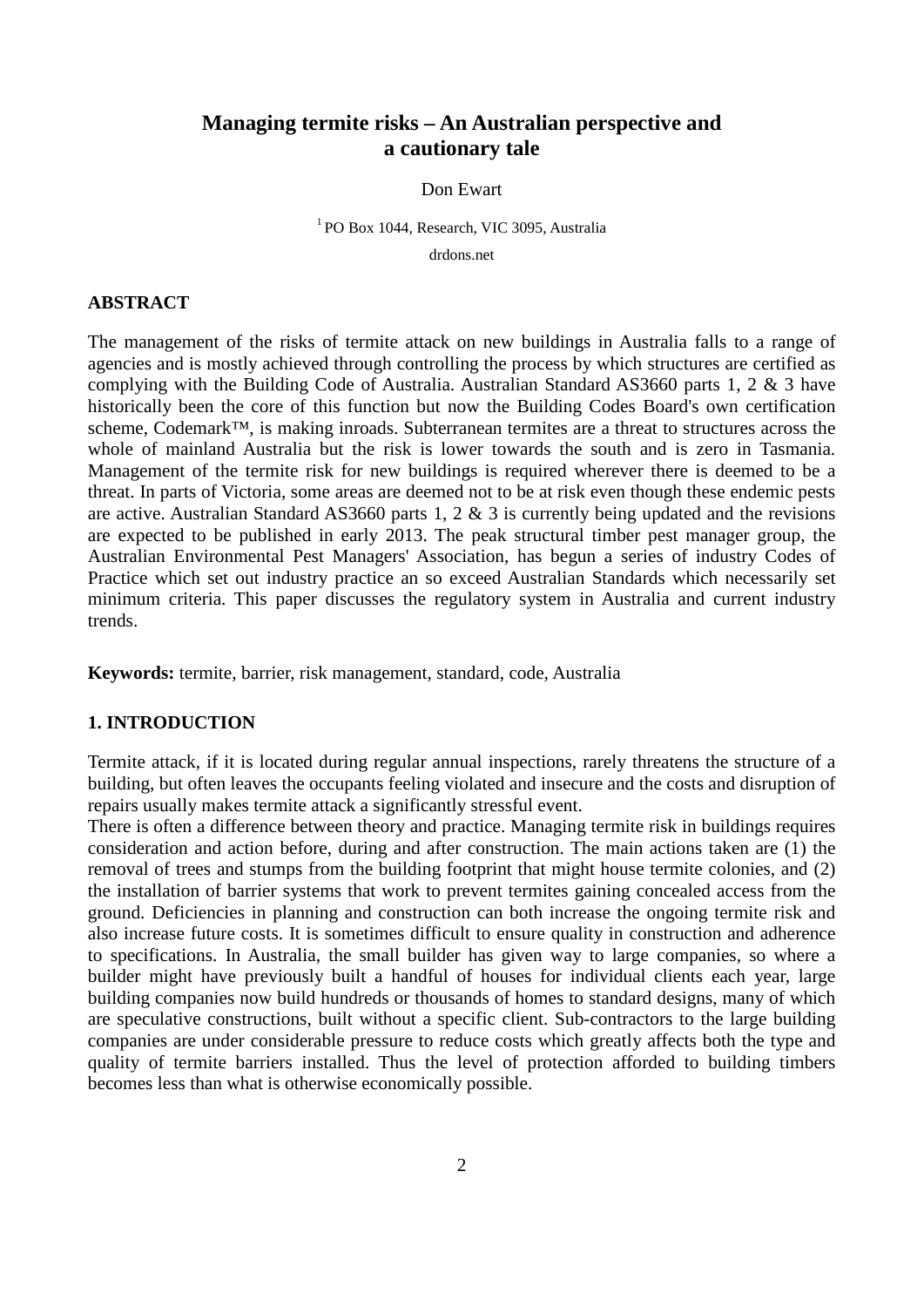This paper arises from my experience working on termite management, 15 years on the Standards Australia termite committee BD-074 (of which I am now Chair), forensic work on disputes and insurance claims and, more recently, being one of the authors of an industry Code of Practice.

# **2. DISCUSSION**

## **2.1** *The Termite Hazard*

The main risk to timber in structures across Australia comes from subterranean termites of the families Rhinotermitidae. Mastotermitidae and Termitidae. The drywoods (Kalotermitidae) and dampwoods (Porotermitidae) are of limited economic interest. Attack by drywoods is rare and mostly along the northern half of the eastern seaboard and in the tablelands of north Queensland where timbers may be constantly warm and moist. Dampwood termite attack is almost uniformly a function of poor construction and plumbing practices that put susceptible timbers at or close to ground contact in damp conditions.

In Australia, subterranean termites are a threat generally across the mainland with the risk declining in the far south to zero in Tasmania where none apparently made it back after the last ice age. The cost of termite infestation has grown over time, from an estimated \$100 million (French 1986) to \$780 million in 2002 (Archicentre 2003). Termites are often reported to do more damage to housing that fires and floods put together. Given the widespread flooding of the last two years and the increasing proportion of homes with built-in termite management systems, I'm not sure if that statistic still holds true - we might be back towards parity. Nevertheless, the losses are significant and can be individually devastating.

#### *2.2 The Building Code*

Where subterranean termites are a risk, efforts are meant to be made in new construction to manage the risk of structural damage. Australia has a supposedly uniform building code (the Building Code

of Australia or BCA) which suffers from regional variations. The *BCA* is a project of the Australian Building Codes Board (ABCB). Requirements are more stringent in Queensland and the Northern Territory while Victoria permits local governments to discount the risks (Howick 1966, Creffield 2005) and build without any consideration of termite risks. This policy has resulted in a illogical patchwork of areas, unrelated to the actual termite risk (Figure 1).

Although specifying an expected service life of 50 years, *BCA* documents do not seriously address durability issues and in some parts of Australia, non-replenishable termite barriers can be used for inaccessible areas. The Queensland amendments specifically address this issue, requiring a full service life for inaccessible or non-replenishable



Figure 1. Termite infestations reported around Melbourne in 2004 ~ after Creffield 2005

barriers. It is expected that this same requirement will be taken up in the revised Australian Standard 3660.1-2013.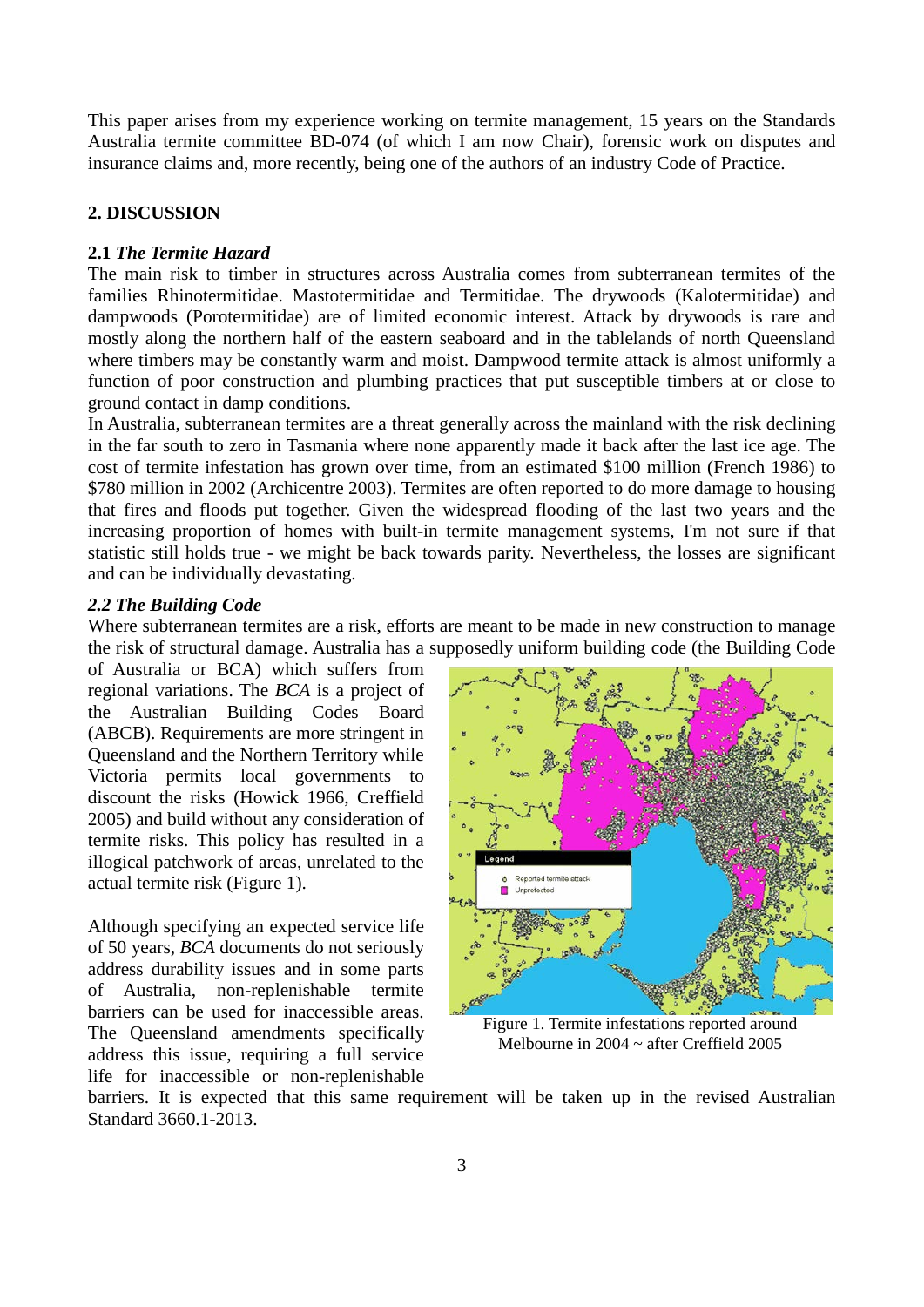#### *2.3 Whole of building protection versus not having it fall down*

The *BCA* requires the termite risk to be addressed and allows this to be done in two ways. If a structure is built of termite resistant framing and load-bearing members such that even if it is attacked by termites, the risk of collapse is not increased. Yet termites do attack these buildings and damage their contents. This is most unsatisfactory for unsuspecting purchasers as structural repair costs are commonly less than half the total cost of a termite attack, and after an attack their contents and fittings remain at risk of future damage. Acceptable construction materials for the resistant framing and load-bearing members include metals, concrete, preservative treated timbers and naturally resistant timbers. While this would seem to provide an opportunity for preservative treated timbers, industry does not promote the resistant framing option, preferring the second option, the installation at construction of termite barriers. The resistant structure solution is also unpopular with builders and designers, 81% of whom preferred the barrier option (Forsythe 2004).

The advantage of the barrier method is that it seeks to exclude termites from the structure and as such protect all fittings and contents. The principal means for meeting this *BCA* requirement is the Australian Standard AS3660.1 which is called up by the *BCA* as a *primary referenced document* providing *deemed-to-satisfy solutions.*

### *2.4 Australian Standards*

Australian Standards are guidance documents produced by an independent not-for-profit organisation, Standards Australia, (http://http://www.standards.org.au). Standards are not laws. Standards gain legal value when used as part of a contract. Standards Australia develops the Standards but has no direct role in ensuring compliance.

#### *2.5 Australian Standard AS3660.1 – for new construction*

AS3660.1 details the use of barrier systems deemed to meet BCA requirements. The barriers are split between physical and chemical methods. Physical barriers include concrete slabs (with other termite barriers fitted to joints and penetrations), crushed stone (Granitgard™), woven stainless steel mesh (Termi-Mesh™) and sheet metal strip shielding. Chemical barriers include hand-sprayed soil termiticide, termiticide delivered by a sub-soil pipe system (*reticulation*) and *chemical in a nonsoil matrix* which was added pro-actively to include the local Kordon<sup>™</sup> impregnated sheet material, first released just after the drafting committee's deadline. AS3660.1 is written to meet the requirements of the BCA which began in 1996 and so, lacks the durability and maintenance advice of its predecessor, AS3660-1993.

Termite barriers are intended to stop termites entering the building from the ground. The preferred wording for this is to *deter concealed access*, a phrase chosen to avoid the problems of a term that in law is absolute. Essentially, the barriers are placed so that any attack by termites is forced to the building perimeter where their earthen shelter tube constructions will be clearly visible and thus readily detected. This seems to be an inadequate provision, since it takes a single termite less than a minute to travel from the ground and up the exterior wall to a weep-hole in masonry or some similar entry point. The perimeter barriers typically define an inspection zone of 75 mm height (or width) that is expected to remain clear for observation. The 75 mm inspection zone is not experimentally based, but was arbitrarily chosen to include a safety margin, allow for accumulated debris and be easy to use. Hence it was set to be the same as the regular height of a fired clay brick. This has been remarkably successful with several hundred thousand houses relying on such inspection zones. Essentially, the inspection zone defines an exposed area that subterranean termites are reluctant to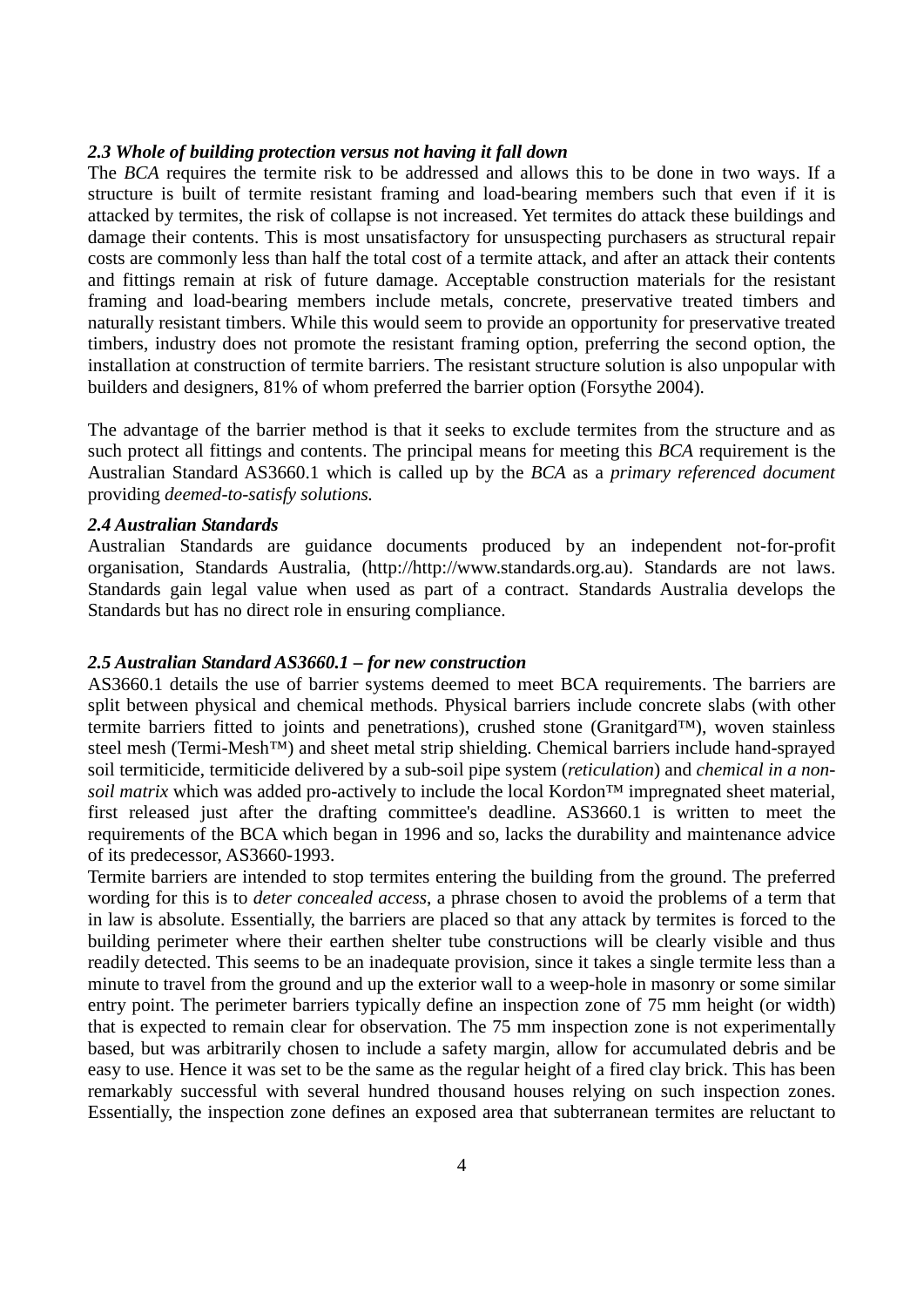cross. Only where it is defeated such as by raised soil levels or items placed against the wall, are the termites likely to cross the zone. Where shelter tubes are observed joining masonry weep-holes to the ground below, it is common for the termites to have previously exploited other access points through barrier breaches, and rather than coming up from the soil, have actually built down into it.

That termites can build around barriers has lead to the barrier systems being titled *termite management systems* so as to avoid the legal absolute implied by the term *barrier*. Australia does not permit the application of baiting systems as a protection measure for new construction. Objections have been based around two issues: (1) baiting requires continual actions and expense and (2) the uncertainty of performance and as Grace & Yates (1999) wrote *the possibility always exists that foraging termites will not intercept the bait or station as they tunnel toward the structure*.

#### *2.6 Australian Standard AS3660.2 – after handover*

AS3660.2 provides guidelines for the management of termite risk in buildings post-construction. It was based on those parts of AS3660-1993 excluded from AS3660.1 but was expanded. It recommends inspections at least once a year and more frequently for high risk sites. It also deals with termite barrier maintenance, inspection requirements and the elimination of infestations. AS3660.2 is written as guidelines rather than as a prescriptive document, which allows is to cover all possible forms of termite management.

#### *2.7 Australian Standard AS3660.3 – for appraising new systems*

AS3660.3 provides criteria for the assessment of termite management systems. It was primarily written to provide a pathway for new systems to prove compliance with the design criteria of AS3660.1 and as such is aimed at system proponents, scientists and appraisal organisations. Though prescriptive, it was intended to provide useful criteria for the assessment of all imaginable termite management systems and so is much more comprehensive than the equivalent USA document (USEPA 1998). It was written in a time where assessments were almost always carried out by the CSIRO and State Forestry organisations. These groups have since withdrawn from such work. It has proved useful to the work of the pesticide registrar, The Australian Pesticides and Veterinary Medicines Authority (APVMA) and the ABCB's Codemark™ system (see Figure 2). Nevertheless, systems have been certified by appraisers, based on bioassays and/or installation details that clearly do not meet the requirements of AS3660.1/AS3660.3. The current draft for AS36603-2013 attempts to both make the prescriptions easier to follow and to also tighten up the wording to prevent such mistakes. It is based around the requirements of a compliant assessment report and the means to produce such a report. The draft is expected to be open for public comment in the middle of 2012.

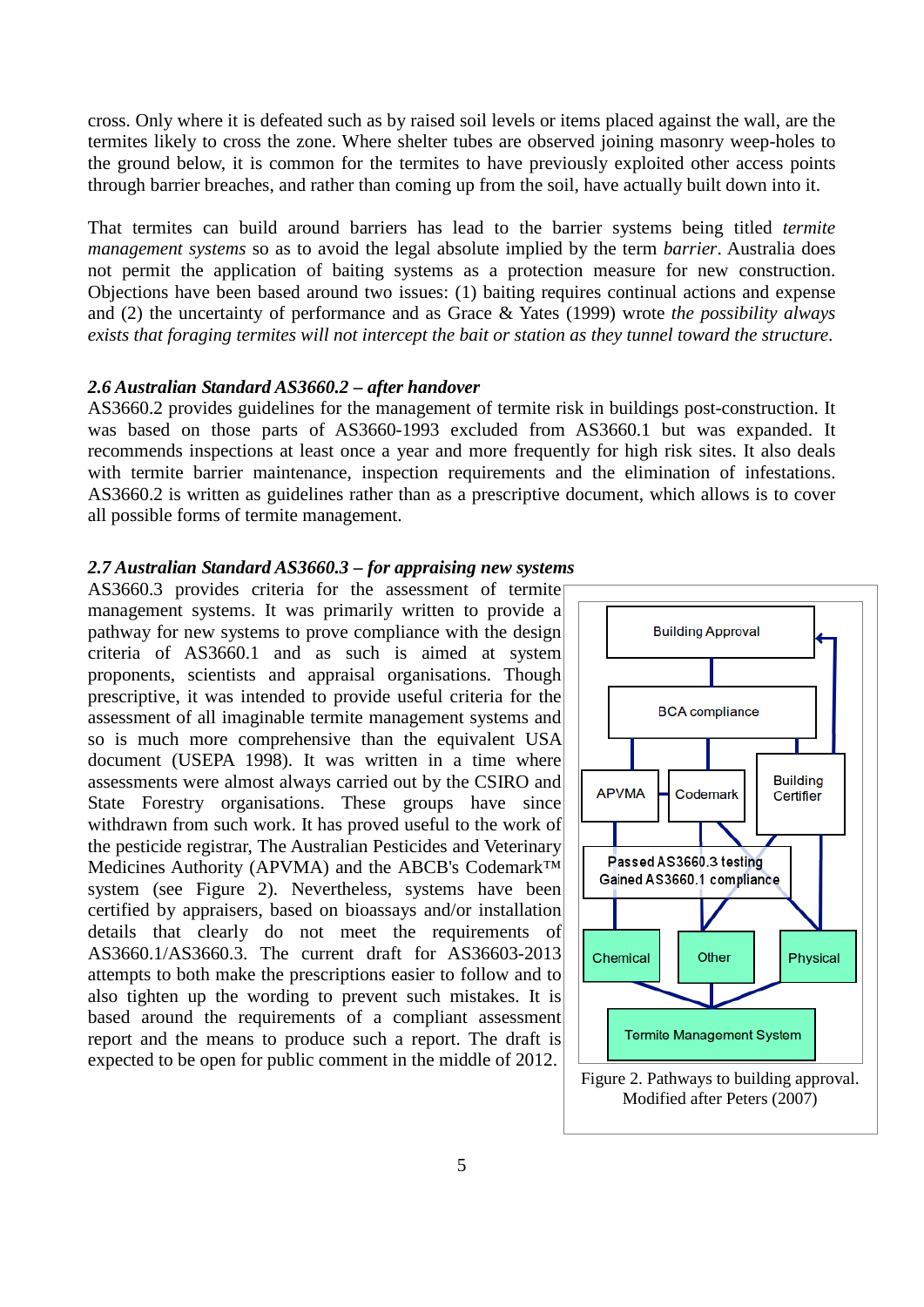## *2.8 Dealing with Standards past their use-by date.*

Australian Standards in the past have been expected to be updated roughly every four years. The termite Standards took the best part of four years for their last revision and few participants were keen to revisit the task well beyond the usual revision was expected to have begun. This left anomalous clauses such as Clause 5.4.1 of the still current 2000 version of AS3660.1, that specifies soldering of sheet galvanised iron, a skill that barely existed in 1999 and is now an effectively unknown building practice. Similarly AS3660 does not adequately describe the market-leading termite management systems. The strong market share of non-toxic physical termite barriers has been eroded in favour of cheaper or more profitable chemical solutions – impregnated sheets or pipes in the soil. This widening gap drove a push to revise the Standard in 2009.

### *2.9 Codemark™*

Australia has long had systems to allow novel building solutions to be appraised as suitable for use. The original system from 1978 was the Australian Building Systems Appraisal Council (ABSAC) a broad group with industry links. This was replaced in 1999 by CSIRO Appraisals, essentially the same system under the protection of CSIRO. The CSIRO Appraisals scheme thrived for six years until fading out between 2005-2008. CodeMark™, a different approach to a certification scheme was introduced by ABCB in 2005. The ABCB provides its name and credibility, but relies on thirdparty certification bodies. It is very hard to see where, legally, the responsibility for these certifications lies. These independent certification bodies are assessed and monitored by the Joint Accreditation System of Australia and New Zealand (JAS-ANZ). As with the earlier schemes it replaced, ABCB intends for CodeMark™ to assist the building industry to quickly adopt new and innovative construction technology and practices. In practice, the high costs of certification limit its use. An interesting feature of the ABCB's adoption of Codemark™ is that a building surveyor must approve any Codemark™ certified installation so long as the conditions on the certificate are met. There is a potential for this automatic acceptance to permit an installation that clearly does not comply with the AS3660.1 on which the Codemark™ appraisal was based. For most consumers, the only available information about a Codemark™ certification is what can be read on a downloaded PDF version of the certificate.

#### *2.10 Revising Standards*

The global financial crisis hit Standards Australia rather heavily and application for funding a revision was not possible until 2011, even then, the available drafting time was cut by about three quarters. So, after a kick-off meeting in the last week of October 2011, the drafts for revisions of AS3660.1, AS3660.2 and AS3660.3 were all submitted early in March 2012.

Standards written in the 1990s could include proprietary information and carry a warning of patent protection over some of the provided details. This worked well, with manufacturers looking to quickly gain market share quite happy to have technical committees review the minutiae of their systems. That has changed, and while Australian Standards are still expected to supply recipe-book, deemed-to-satisfy detail, the removal of all proprietary information is a severe limitation to the documents' ability to cover the various systems in use. Further, inclusion in the Standard is no benefit to a company with a Codemark<sup>™</sup> certificate, and therefore no benefit from having the details of system installations made public.

The future of Australian standards for termites is by no means clear. The absence of CSIRO and State Government employee participation due to retrenchments and institute closures puts pressure on volunteers to carry increased committee loads. Timber industry input has been cut back to one,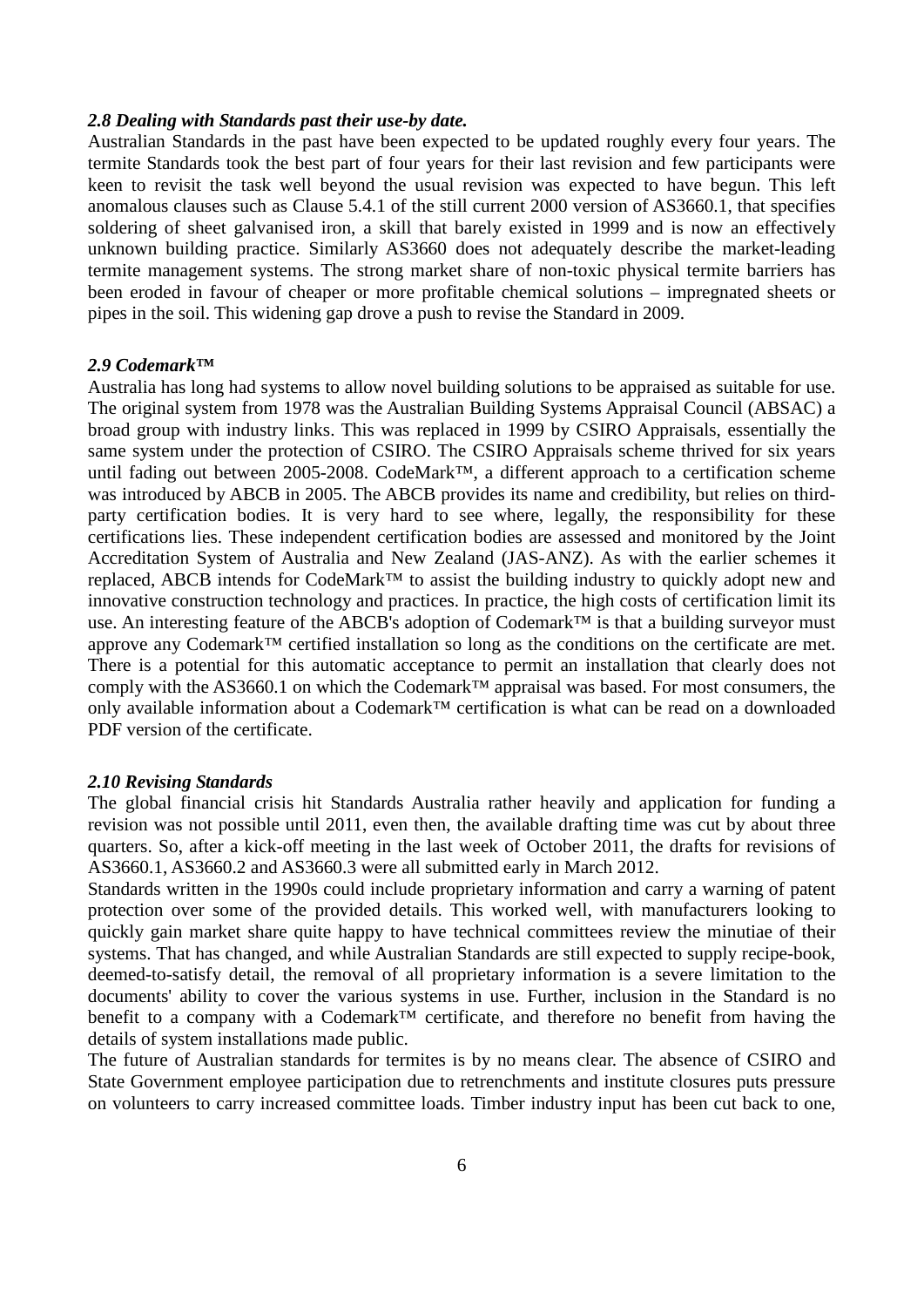the Timber Preservers' Association of Australia. Further, the penetration of the Standards has not kept up with modern expectations of document delivery. They are available both in print and in highly-priced Portable Document format (PDF) files. Purchased on-line as a PDF, AS3660.1 costs A\$155.82. The publisher for all Standards Australia's documents, even drafts for public comment, is SAI-Global, a multinational which vigorously defends copyright and does not permit most forms of reproduction beyond the minimal quotation specified in law. Compounding this access barrier, Standards Australia no longer maintains free access libraries in capitol cities. Nevertheless, these Standards serve a vital role, even if high prices means that they are becoming less widely read. AS3660.1 is the main document quoted by architects and specifiers for termite management specifications. It is also relied upon by the BCA and the APVMA as a guide to how termite management can be provided. The APVMA and Codemark™ rely heavily on AS3660.3 for assessment criteria.

#### *2.11 Codes of Practice*

Industry codes of practice are a voluntary system following the guidelines of the Australian Competition and Consumer Commission (ACCC 2011). Contrasting the high cost of Australian Standards are industry-driven Codes of Practice which typically cost nothing to download. The peak structural timber pest manager group is the Australian Environmental Pest Managers' Association and in late 2011 year it published a *Code of Practice for Prior to Purchase Timber Pest Inspections* (Clarke et al. 2011), intending to *assist potential property*

*purchasers in making an informed purchase decision*. Essentially the aim of the timber inspection code is to promote the Association-mandated industry practice which is set higher than the levels required for timber pest inspection in AS4349.3 and to reduce mismatched expectations by fully informing clients. They set the performance bar a little higher than the Standard. Codes of practice are no constrained by the convoluted language of Standards, which cannot specify roles or training requirements. Similar codes mirroring AS3660.1 & AS3660.2 are being drafted.

To be effective, a code of practice must have the backing of a strong industry association, and be used by a significant proportion of the industry. Like Standards, codes undergo a public comment period and gain their credibility from the juxtaposition of the sponsoring organisation's dominance, the depth and representation of the drafting committee and status of organisations contributing public comment. Codes are regarded as *living documents* that are regularly updated[1.](#page-0-0) The general perception is that, when tested in a court of law as a benchmark for competent performance of duties, industry codes are one step above Australian Standards. The organisation proposing a code is required to provide an effective complaint handling system, something that Standards Australia doesn't admit to having.

#### *2.12 The Management Systems*

As given earlier, the management systems allowable under AS3660.1 exclude baiting and aggregation systems and to date, neither the Codemark™ system nor the APVMA have certified any such systems in defiance of this position. The systems detailed in AS3660.1 are all aimed at preventing concealed access from the ground and are expected to provide service for the intended life of the structure. Inspections, at least once each year, are specified. AS3660.1 splits termite management (=barrier) systems for new construction neatly into physical and chemical systems (see Ewart 2000). The chemical systems come in three forms, (1) hand-sprayed termiticides applied to

 <sup>1</sup> For example, the AEPMA bed bug CoP introduced in 2005 had been revised four times by late 2011. This compares with eleven years between the publication of AS3660.1-2000 and the beginning of its first revision.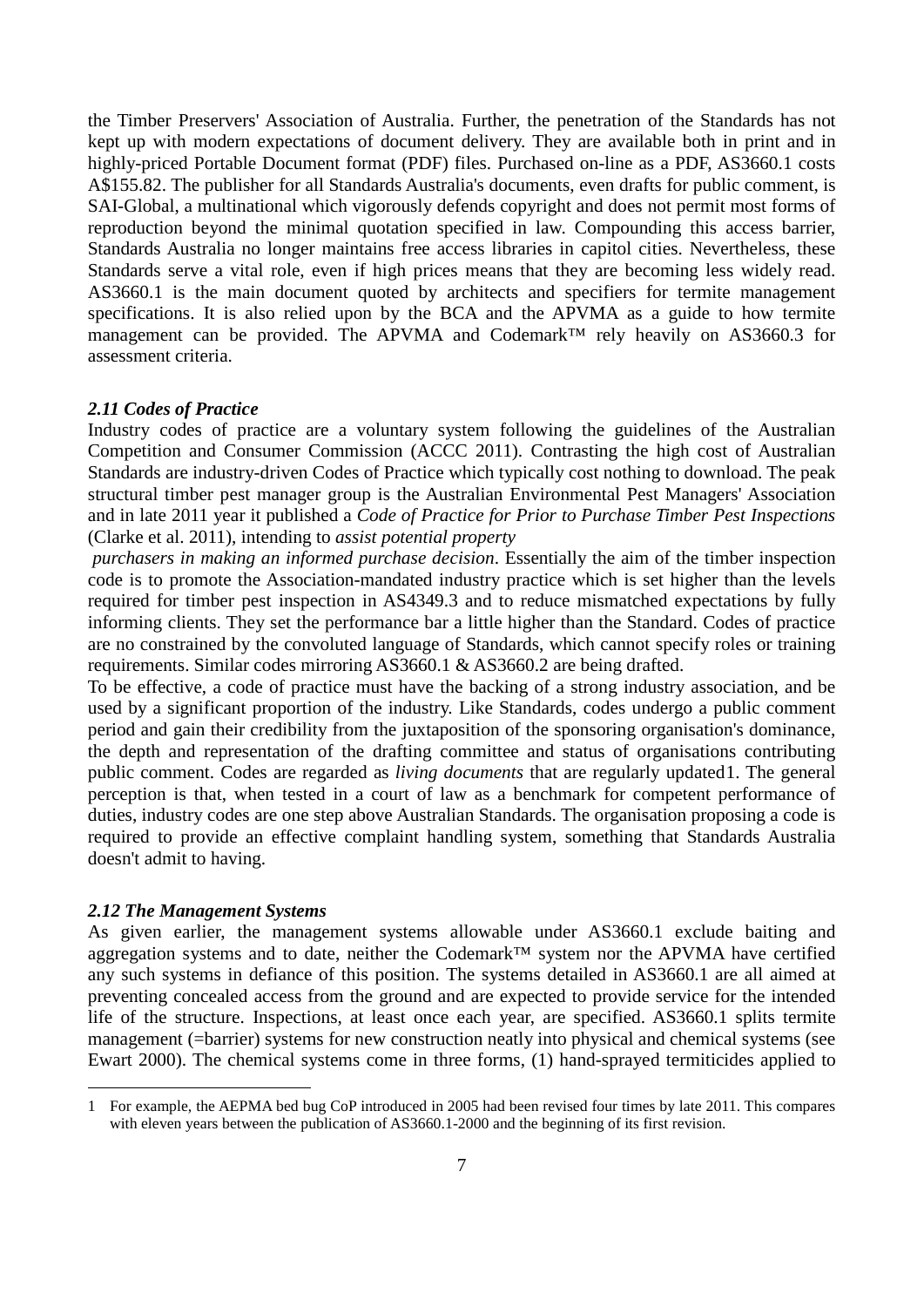the ground, (2) termiticides delivered into the ground via pipes and (3) termiticides in a "non-soil matrix" which covers impregnated chemical sheets. The physical systems, which all rely on the innate characteristics of their materials, were split between (1) concrete slabs, (2) sheet metal, (3) woven stainless steel mesh (Termi-Mesh™) and, (4) graded stone (Granitgard™).

Marketing people have since confused this clear division by promoting impregnated sheet products as physical termite barriers and it is these, plus the reticulated (piped) chemical systems that have taken over most of the market share of the Termi-Mesh™ and Granitgard™ physical barriers. The price of stainless steel has risen steeply in recent years, reducing Termi-Mesh's competitiveness. Impregnated sheet installations sometimes get a saving by leaving final placement to bricklayers – thus avoiding both a work-stoppage for the bricklayers and a second visit for the barrier technicians. The reticulation systems offer a soil termiticide barrier with the shortest residual life and often require the addition of more termiticide well before the time that a regular label-rate application would have degraded. By applying very low doses more frequently, the providers of these barriers gain an ongoing income stream, often sufficient to allow deep discounting of the initial installation price (paid by the builder) while securing the building owner as a long-term client. The low installation price of reticulation systems comes with another benefit to the builder. Builders are generally required to guarantee their work for 6+ years but are unlikely to be pursued if the homeowner has not kept up annual inspections and regular chemical re-applications. Table 1 gives a taxonomy of termite management systems that encompasses all those currently in use while providing scope for new and alternative methods.

| <b>Class</b>                   |                          |                                                                                  |
|--------------------------------|--------------------------|----------------------------------------------------------------------------------|
| Barriers to<br>concealed entry | <b>Physical Barriers</b> | Resistant sheet materials                                                        |
|                                |                          | Resistant granular materials                                                     |
|                                |                          | Extrusions and moulded and shaped components                                     |
|                                | <b>Chemical Barriers</b> | Impregnated sheet                                                                |
|                                |                          | Reticulation to soil                                                             |
|                                |                          | Hand application to soil                                                         |
|                                |                          | Impregnated extrusions and moulded and shaped components<br>(including granules) |
|                                | Other                    |                                                                                  |
| Colony<br>elimination          | Physical                 | Physical removal                                                                 |
|                                |                          | Temperature extremes                                                             |
|                                |                          | Desiccation                                                                      |
|                                | Chemical                 | Termiticide delivered by a baiting system                                        |
|                                |                          | <b>Dusts</b>                                                                     |
|                                |                          | Slow-acting, non-repellent termiticide                                           |
|                                | <b>Biological</b>        |                                                                                  |
|                                | Cultural and             |                                                                                  |

Table 1. A taxonomy of termite management systems and components

**Category Sub-Category**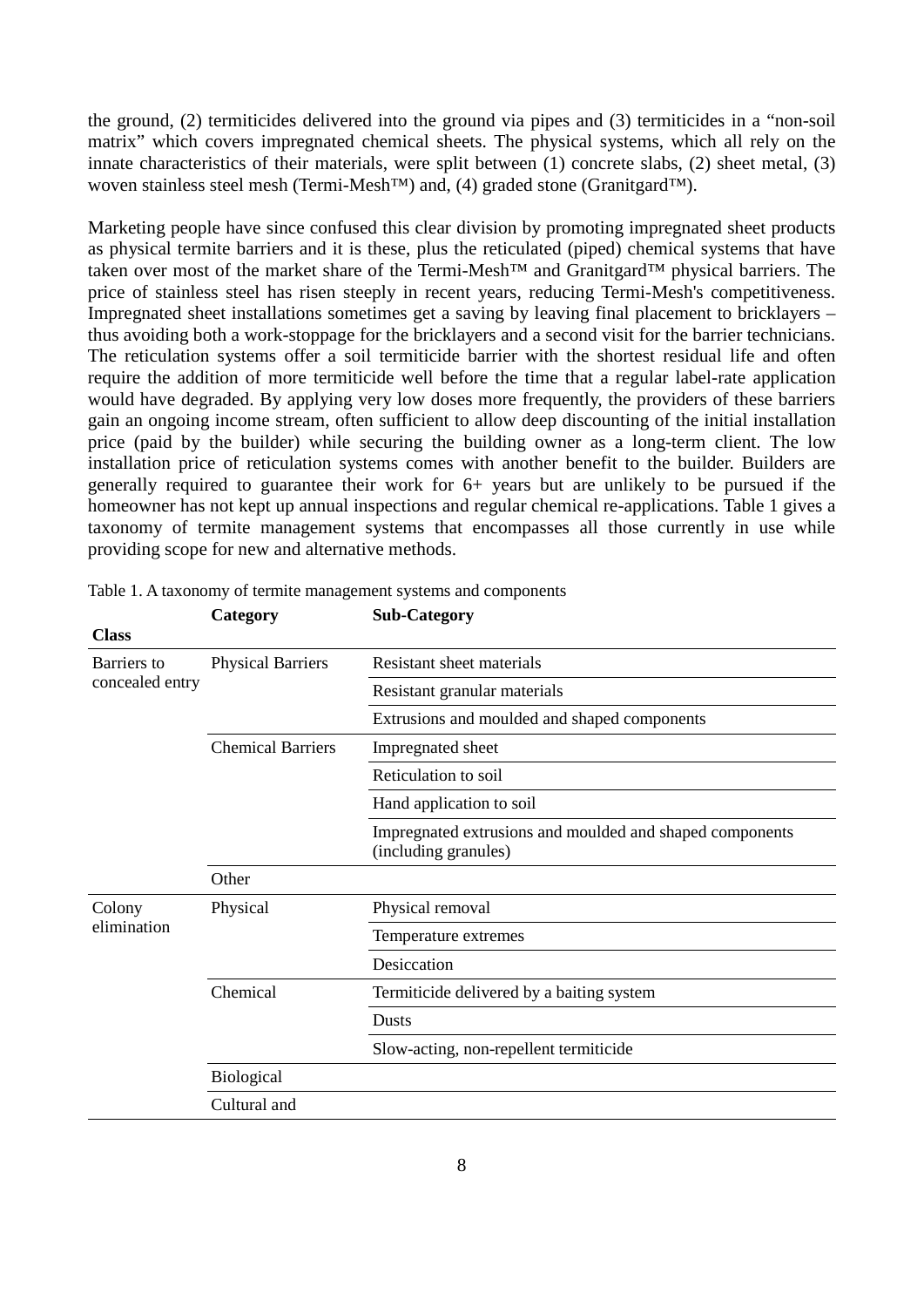|                        | Category                         | <b>Sub-Category</b>         |  |
|------------------------|----------------------------------|-----------------------------|--|
| <b>Class</b>           |                                  |                             |  |
|                        | alternative systems              |                             |  |
| Resistant<br>materials | Concrete                         |                             |  |
|                        | Metal                            |                             |  |
|                        | Plastic (rigid organic polymers) |                             |  |
|                        | Masonry                          | <b>Bricks and blocks</b>    |  |
|                        |                                  | Mortar                      |  |
|                        | Timber                           | Naturally durable timber    |  |
|                        |                                  | Preservative treated timber |  |
|                        | Mineral                          |                             |  |
| Other                  | A catch-all class                |                             |  |

# *2.13 A place for treated timbers*

Preservative treatment of timber is important for both the effective use of the timber resource and to meet the needs of specific commodities (Norton 2005). Challenges facing the industry were reviewed nearly a decade back (MacKenzie 2003) and while the challenges essentially remain, industry is clearly adapting as required. Trends have LOSP *Pinus radiata* gaining a growing share of the framing market, especially north of the Queensland/New South Wales border with most of the LOSP housing having termite barriers. H3 treated timbers are often seen where termite damage has been repaired but in new construction are favoured, along with LVL bearers, where sub-floor clearance is poor.

# *2.14 Specification versus reality*

Having spent countless hours creating a regulatory document, there is a natural tendency to expect a reasonable level of compliance. The opposite can be true. Some people will search for reinterpretations or ambiguity to suit their preferred outcomes. Others will simply claim compliance without having checked their product against the requirements. Not actually checking the requirements is common with architects and builders who would rather just tick the brief specifications in their contract clauses, but I have also observed it to lesser degrees with appraisers and researchers.

It is one thing to look at simple plans and schematics drawn up to be representative of common building details and use these to plan construction works but what the technicians encounter on a building site is often quite different. Late changes, scheduling problems and a general lack of interest from site supervisors and other trades, can mean that technicians have to adapt systems without notice. Sometimes this means irregular installations that are not fully noted in the installation documentation. There is also a proportion of jobs where, in order to keep prices down, the system is short-changed, with termiticide doses less than specified on the product label or with barrier components installed below specification or even left out. If these faults occur too often, they can quickly destroy the reputation of a system.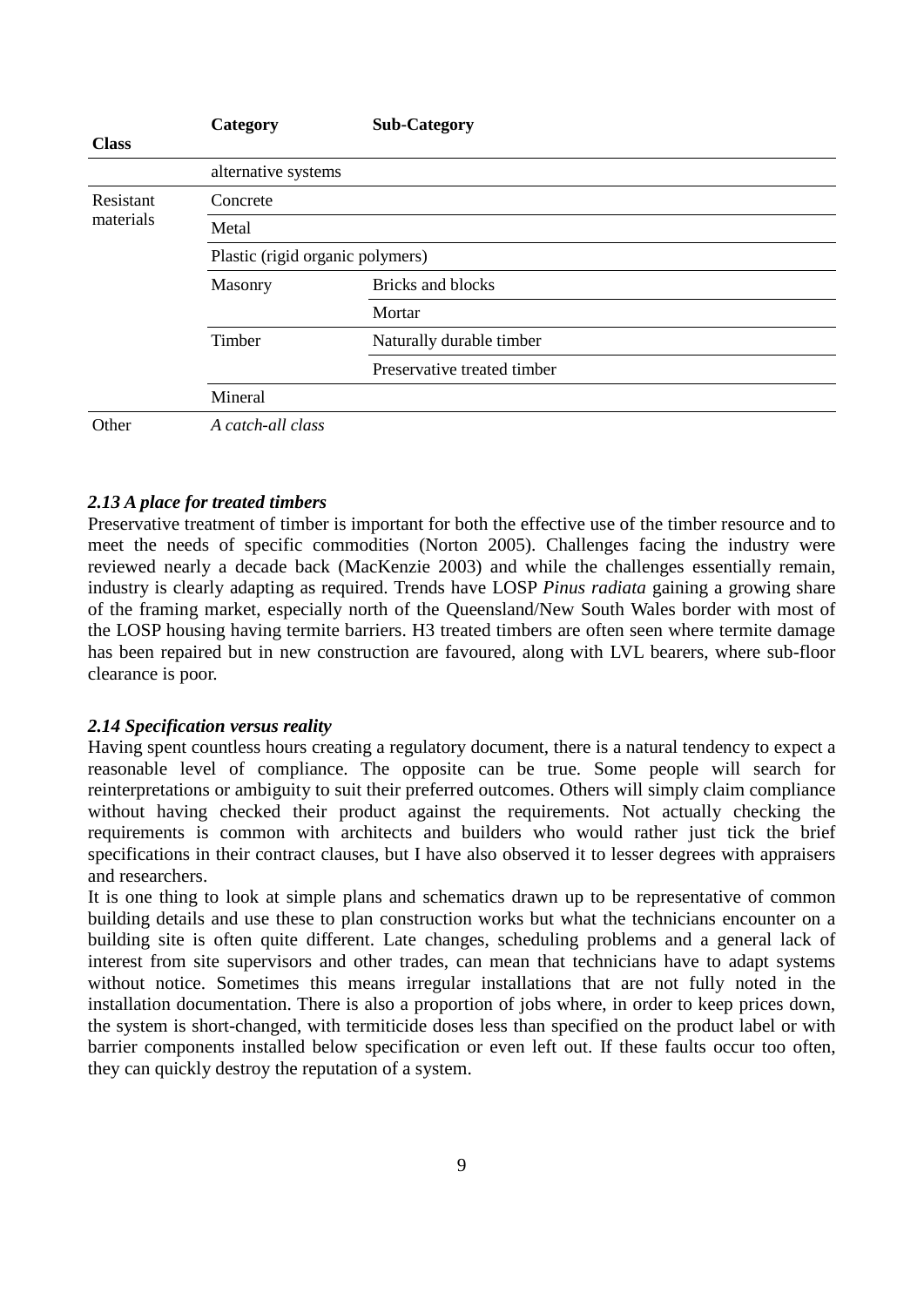#### *2.15 Lessons learned*

It is important to spend time observing what is actually done as this can greatly help in the development of effective termite management systems. It is better to spend time among real workers so as to gain a proper understanding of how systems and processes are being used. It is even better to do forensic work, finding out how and why systems and processes didn't work as intended. Here are five of the important lessons I've learned:

- *Everything changes.* Rules, expectations, construction techniques, legal requirements, prices and even the background termite hazard, will all change with time. For an example of the latter, when I began looking at termite damaged houses in Brisbane around 15 years ago, *Coptotermes* and *Schedorhinotermes* were common pests, with *Coptotermes* dominant. Between February 2011 and March 2012, I inspected at fifteen houses and fourteen of these had *Schedorhinotermes* and only one had *Coptotermes*.
- $\uparrow$  *It doesn't matter how good the system is if there isn't a big enough market for it.* I once spent years developing and proving a multi-modal graded-stone barrier for Granitgard™ to use in the tropics which could exclude both the largest and smallest termites (Ewart *et al* 1997) only to find after appraisal and successful delivery of all specifications, that there wasn't a large enough of a market for the system to ever be profitable. The bulk of that market has gone to impregnated sheet materials and reticulated soil termiticides.
- *People will bend rules to their perceived advantage*. This now affects how I draft rules but it can be hard to retain flexibility while attempting to ensure compliance.
- *The best system doesn't always win*. While the homeowner is advantaged by paying a few dollars extra for a long-term, preferably physical barrier system, the actual choice is often made by the builder who increasingly chooses an initially cheaper reticulation system with high ongoing maintenance costs. In the absence of regulatory restrictions, profit and riskreduction are stronger drivers than overall efficiency or increased service life.
- *Imperfect system installations may work well enough*. Working on physical barriers, I became accustomed to searching for absolute performance. The 90% rule applied in the Florida (*e.g.* Daiker 2010) is well below the acceptable performance levels required in Australia. This probably indicates over-specification on our part. When it comes to actual use in the field, termiticide delivery by hand or pipe is rarely even or continuous and yet call backs are uncommon. With installed barrier systems of many different forms, I have observed failures to comply with the installation instructions that have left barrier weaknesses. These faults often remain unexploited, sometimes even where the structure is infested by termites. The probability of termite attack is variable and in lower risk areas, a small number of structures will remain un-attacked for many years even though termites are around and there are have no management systems in place. This is quite a dilemma.

## **3. CONCLUSION: MOVING INTO THE FUTURE**

Codes of practice are readily accessible, low-cost and able to be copied and circulated at will. They are friendly to display on the small screens of cell phones and tablet computers. It is likely therefore, that these codes will soon be preferred by Australians seeking to protect structural timbers from timber pests. While the revised 3660 Standards should be published in early 2013 and are expected to remain useful for at least 5 years, the future of termite management in Australian building could well be dominated by (poorly-understood) Codemark™ certified systems installed and maintained according to industry codes of practice. Importers, inventors and charlatans will continue to propose new forms of termite management systems and regulatory systems must stay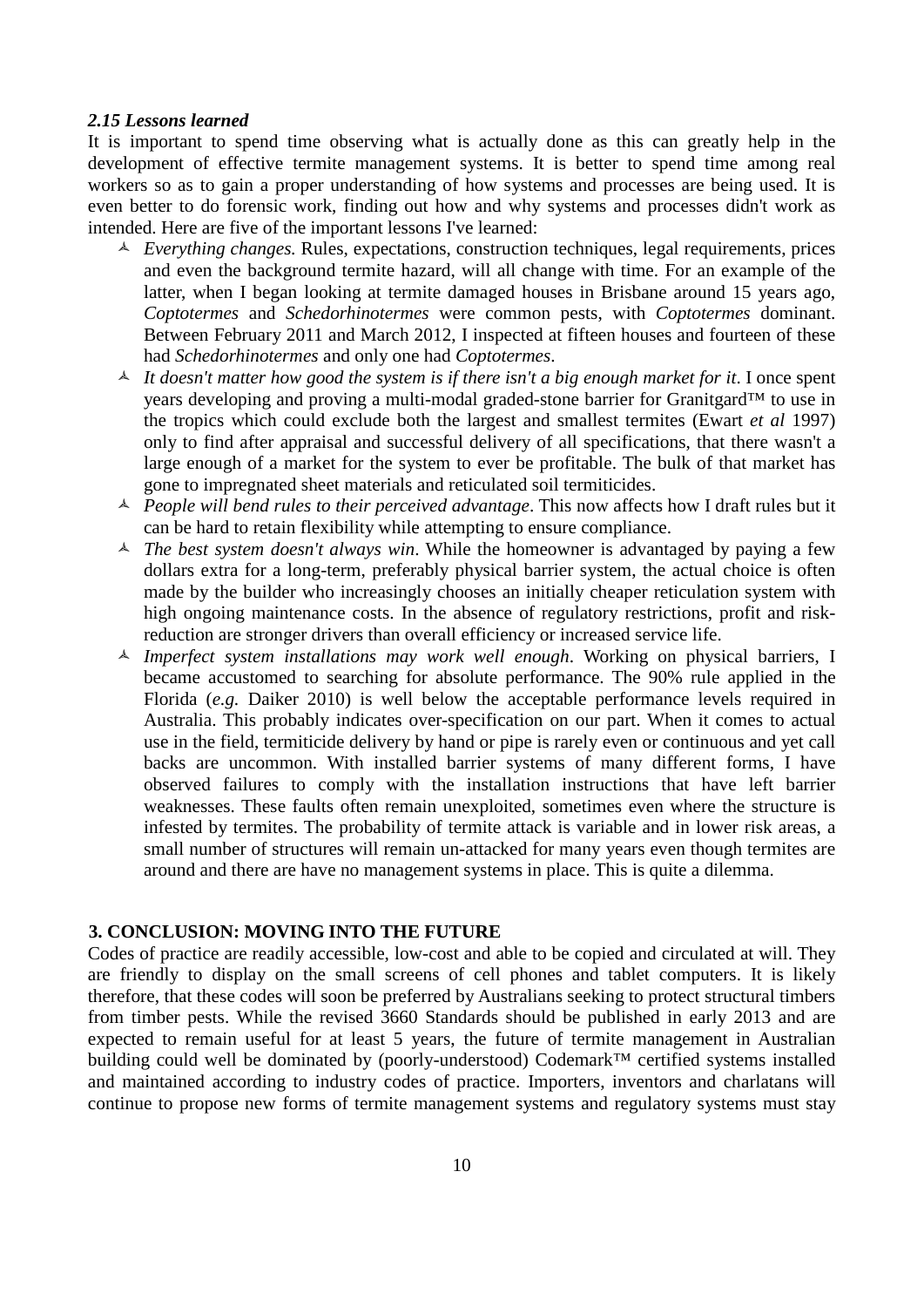current in order to meet the public need sorting the good from the bad and ensuring quality installations.

### **4. REFERENCES**

- ACCC (2011): Guidelines for developing effective voluntary industry codes of conduct*, Australian Competition and Consumer Commission*, Canberra *http://www.accc.gov.au*
- Archicentre (2003): Australian Termites \$780 million smorgasbord, *Archicentre News Release 18, Royal Australian Institute of Architects*, January 2003, Sydney,
- Australian Standard AS3660 (1993): Protection of buildings from subterranean termites Prevention, detection and treatment of infestation, *Standards Australia*, Sydney.
- Australian Standard AS3660.1 (2000): Termite management Part 1: New building Work, *Standards Australia*, Sydney.
- Australian Standard AS3660.2 (2000): Termite management Part 1: In and around existing buildings and structures – guidelines, *Standards Australia*, Sydney.
- Australian Standard AS3660.3 (2000): Termite management Part 3: Assessment criteria for termite management systems, *Standards Australia*, Sydney.
- Australian Standard AS4349.3 (2010): Inspection of buildings Timber pest inspection, *Standards Australia*, Sydney.
- Australian Building Codes Board (2011): *Building Code of Australia* http://www.abcb.gov.au *with an illustrated version available from* http://www.bcaillustrated.com.au/bcaicart/
- Clarke, S, Ewart, D, & Farrow, K, (2011): Code of Practice for Prior to Purchase Timber Pest Inspections, *Australian Environmental Pest Managers Association,* Sydney http://www.aepma.com.au
- Cookson, L, & Trajstman, A C, (2002): Termite survey and hazard mapping, Report, *CSIRO Forest Biosciences,* Melbourne *http://www.csiro.au/files/files/plum.pdf*
- Creffield, J, (2005): Call for the immediate declaration of all municipalities (metropolitan Melbourne & regional Victoria) as regions where homes, buildings and structures are subject to termite infestation, report, *CSIRO Forestry and Forest Products, Melbourn*e
- Daiker, D H, (2010): Termiticide efficacy review for Dupont™ Altriset™ termiticide (chlorantraniliprole), *Bureau Of Pesticides, Florida Department Of Agriculture and Consumer Services,* Tallahassee *http://www.flaes.org/pdf/Chlorantraniliprole/Review.pdf*
- Ewart, D M, Rawlinson, E R, Tolsma, A D, Irvin, G C, and Wiggins, P R, (1997): Development of a Granitgard® particulate termite barrier for use in tropical Australia *The International Research Group on Wood Preservation*, *Doc No. IRG/WP 97-1019*
- Ewart, D, (2000): Termite barriers for new construction. *The International Research Group on Wood Preservation*, *Doc No. IRG/WP 00-10341*
- Forsythe, P, (2004): An industry survey of opinions relating to a termite risk management model for the Australian housing industry, Report, *Forest & Wood Products Research & Development Corporation*, Melbourne
- French, J R J, (1986){ Termites and their economic importance in Australia. In: ed. S.B. Vinson, . *Economic impact and control of social insects*. Praeger; New York: 103-129.
- Grace, J K, and Yates, J.R. III., (1999): Termite resistant construction and building materials. *Proceedings of the 3rd International Conference on Urban Pests* (eds. W H Robinson, F Rettich & G W Rambo, ). Czech University of Agriculture, 399-406.
- Howick, C D (1966): The incidence and distribution of termite attack in Melbourne and